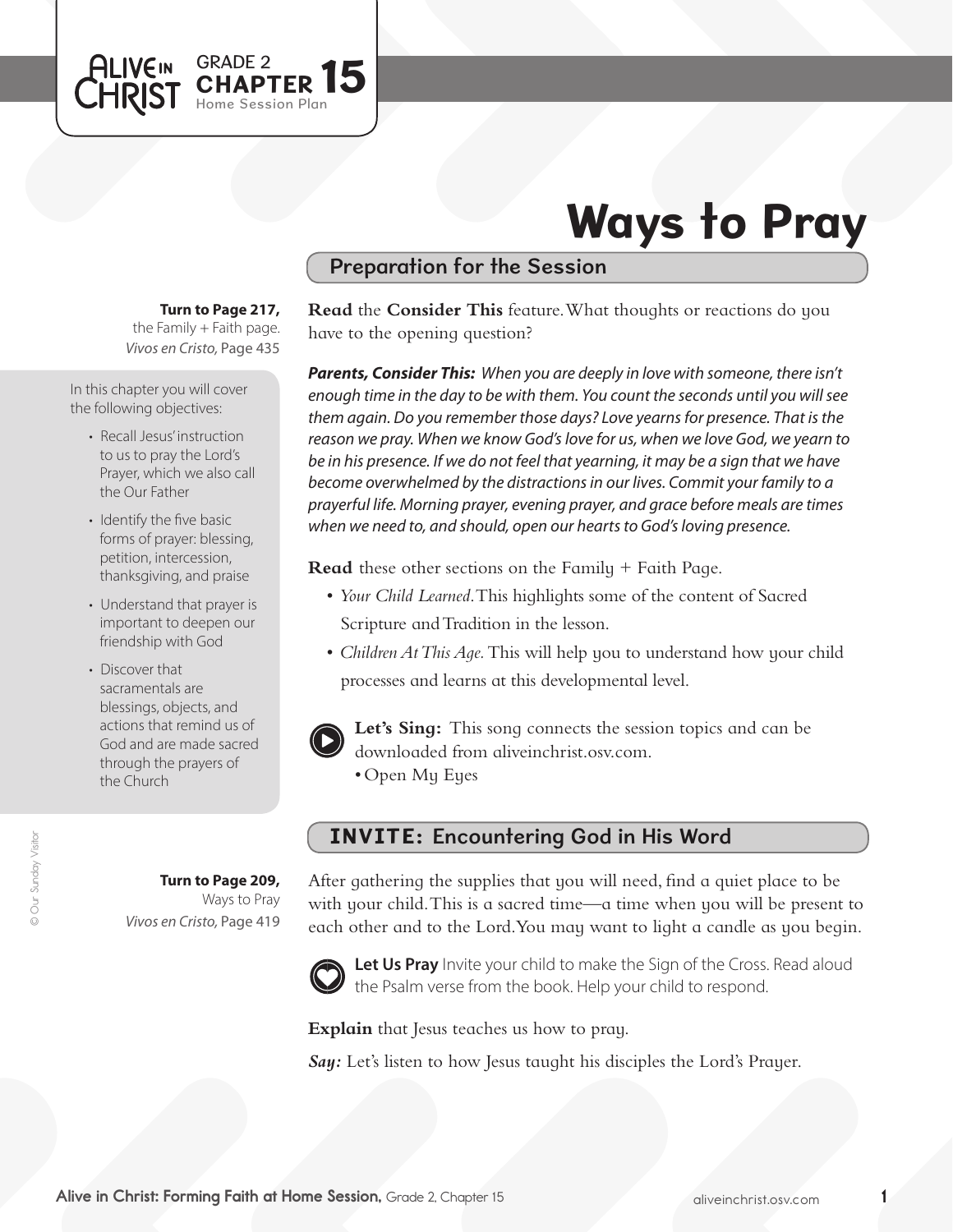**Guide** your child through the Preparing for God's Word Ritual you learned in the Introduction Session or play Track 1 of the Songs of Scripture CD.

- Proclaim God's Word in the Parchment Paper box on the page.
- Maintain several moments of silence.
- Ask: What did you hear God say to you today?

**Invite** your child to respond and also share what you heard.

Now, look at the *What Do You Wonder?* box.

Say: Jesus' taught his disciples and us how to pray.

**Invite** your child to respond to the questions. Ask what else he/she might wonder about prayer.

### DISCOVER: Learning God's Truth

#### **Turn to Page 210,** Talking with God

**Turn to Page 211,**  The Lord's Prayer

*Vivos en Cristo,* Page 423

*Vivos en Cristo,* Page 421

**Read** aloud the introductory paragraph. Talk about times Jesus prayed to God the Father, such as at the Last Supper.

**Tell** your child he/she is going to learn how Jesus taught his followers to pray.



**Proclaim** the Scripture story.

**Ask** your child if he/she recognizes the words Jesus asked his followers to pray.



**Complete** the gold-star activity.

**Direct** your child's attention to the image on the page. Read the caption aloud. Ask her/him what Jesus might be praying about.

**Read** aloud the last paragraph. When you get to the highlighted word, Lord's Prayer, ask your child to read its definition in the Catholic Faith Word Box.

**Explain** that the Lord's Prayer is sometimes referred to as the "Our Father."

**Have** your child read the first column. You read the second column as an echo response.

**Discuss** any phrases your child might not understand.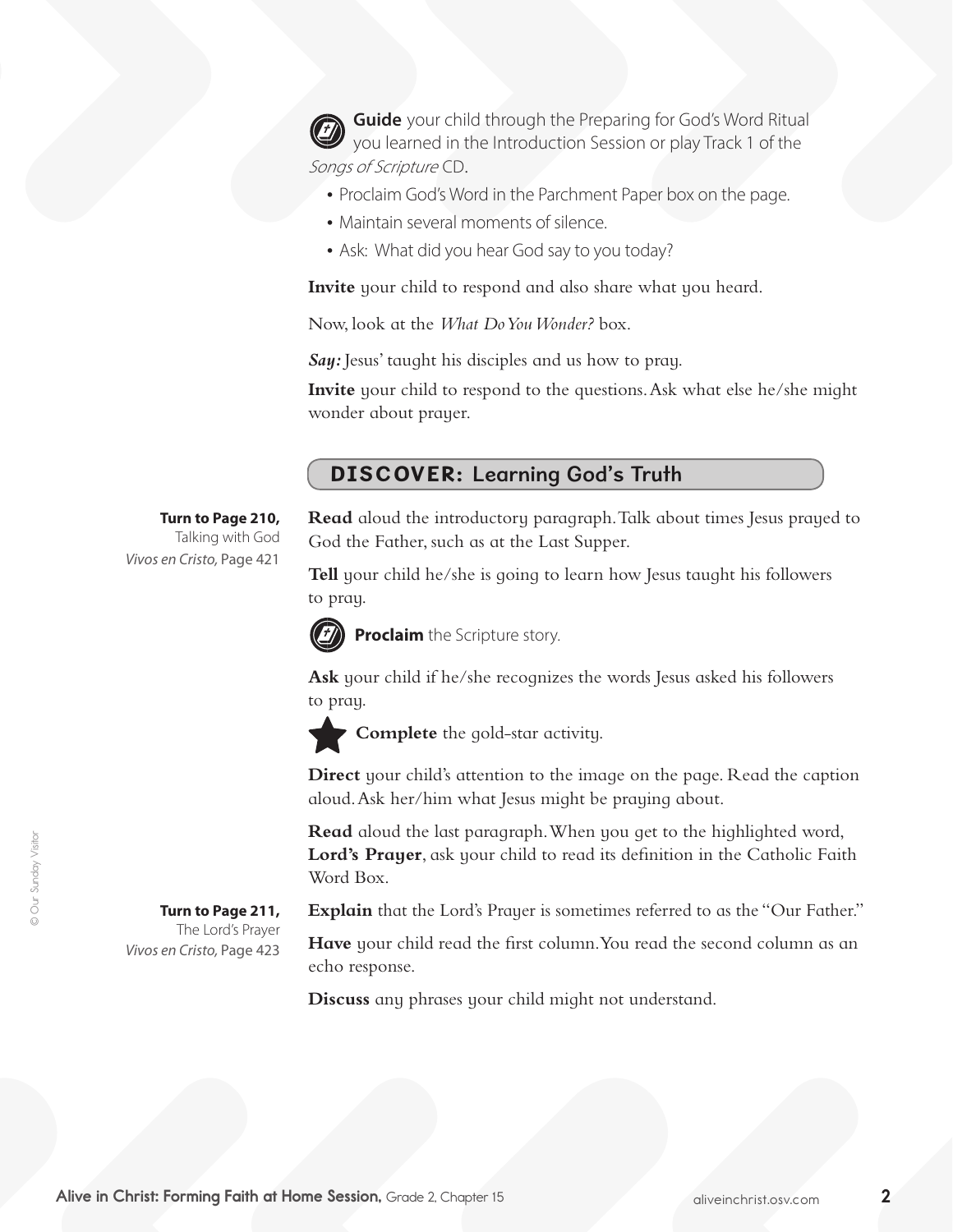**Complete** the Share Your Faith activity. Think about when you pray the Lord's Prayer and write it down. Tell your child who taught you the Lord's prayer. Choose your favorite line from the prayer and tell your child why it has special meaning for you.

**Turn to Page 212,** Types of Prayer *Vivos en Cristo,* Page 425

**Read** the paragraph.

**Read** the definitions of the Catholic Faith Words, **blessing**, **petition**, **intercession**, **thanksgiving**, and **praise**. As you read, have your child circle familiar words and put question marks by unfamiliar words. Discuss anything that is unfamiliar to them.



*Parents, Consider This: When you meet a new grandparent, no matter how well you know them, it only takes seconds before they take out their phone and begin to show you images of their new grandchild. If you watch their faces as they show you those pictures, their countenance is transformed. Your child's faith journey is influenced by sacred images. Whether a painting or a statue, the images we behold begin to shape us. To help build a strong Catholic identity in your child, your home should proudly display a cross, an image of Mary or any of the Saints, a sacred palm, and perhaps some holy water. They are reminders that God is the heart of your home.* 

**Read** the first paragraph.

**Talk** about the prayers that you say at home, or look at the prayers on page 324 of the Our CatholicTradition reference section, and choose one that you will pray at a special time of day.

**Read** the second paragraph. When you get to the highlighted word, **sacramentals**, ask your child to read its definition in the Catholic Faith Words box.

**Share** with your child some sacramentals you may own. It may be a good time to shop for a sacred image for your child's room. Take it to your parish priest and ask for a blessing. Hang or place that image in a special place in your child's room.

## LIVE: Living Our Faith

**Turn to Page 214,**  Our Catholic Life *Vivos en Cristo,* Page 429

**Read** the first paragraph.

**Turn to Page 213,** How to Pray *Vivos en Cristo,* Page 427